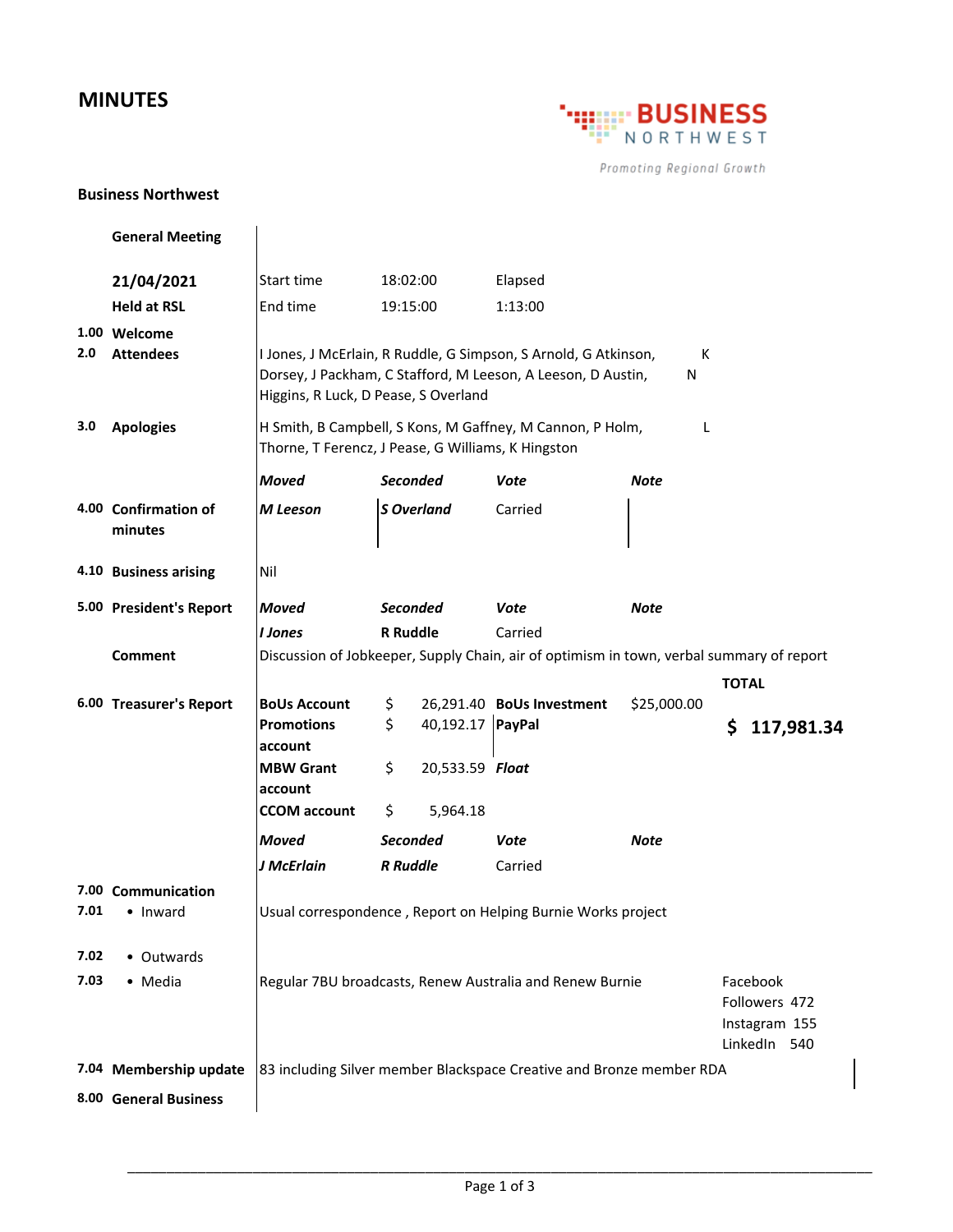| 8.01 Breakfast sessions                                                           | April 14 CLTP - very well attended April 28 - Andy Bower, Hellyer Road Distillery,<br>MAY<br>12 Paul Cenoz, MAY 26 Prof Patrice Braun (Regional Infrastructure)                                                                                                                                                                                                                                                                                                                                                                                                                                                                                                                                                                                                                                                                                                                                                                                                                                                                                                                                                                                                                                                                                                                                                                                                                                                  |  |  |  |
|-----------------------------------------------------------------------------------|------------------------------------------------------------------------------------------------------------------------------------------------------------------------------------------------------------------------------------------------------------------------------------------------------------------------------------------------------------------------------------------------------------------------------------------------------------------------------------------------------------------------------------------------------------------------------------------------------------------------------------------------------------------------------------------------------------------------------------------------------------------------------------------------------------------------------------------------------------------------------------------------------------------------------------------------------------------------------------------------------------------------------------------------------------------------------------------------------------------------------------------------------------------------------------------------------------------------------------------------------------------------------------------------------------------------------------------------------------------------------------------------------------------|--|--|--|
| 8.02 Helping Burnie Work                                                          | Completed fourth course last week. Have submitted tender to provide four courses for<br>21/22FY                                                                                                                                                                                                                                                                                                                                                                                                                                                                                                                                                                                                                                                                                                                                                                                                                                                                                                                                                                                                                                                                                                                                                                                                                                                                                                                  |  |  |  |
| 8.03 Events                                                                       | North West Business Awards will be in November. 7BU have agreed to be event sponsor. Bec<br>will be coordinating - all are welcome to assist                                                                                                                                                                                                                                                                                                                                                                                                                                                                                                                                                                                                                                                                                                                                                                                                                                                                                                                                                                                                                                                                                                                                                                                                                                                                     |  |  |  |
| 8.04 Chamber Alliance<br>update                                                   | Next meeting MAY 5                                                                                                                                                                                                                                                                                                                                                                                                                                                                                                                                                                                                                                                                                                                                                                                                                                                                                                                                                                                                                                                                                                                                                                                                                                                                                                                                                                                               |  |  |  |
| 8.05 Promotions                                                                   | Burnie 2.0 projects Renew Burnie - first tenants have moved in in the last two weeks.<br>Placard & Pose, Blackspace Creative, Veterans Hub, Burnie Innovation Hub                                                                                                                                                                                                                                                                                                                                                                                                                                                                                                                                                                                                                                                                                                                                                                                                                                                                                                                                                                                                                                                                                                                                                                                                                                                |  |  |  |
| 8.06 Tourism                                                                      | DMP (Destination Marketing Plan) Meeting was today, Great March solid growth across the<br>North West, EVRG project - infrastructure in place, VIC BBRF awaiting outcome.<br>C Stafford; commented on strong growth in visitation at Cradle                                                                                                                                                                                                                                                                                                                                                                                                                                                                                                                                                                                                                                                                                                                                                                                                                                                                                                                                                                                                                                                                                                                                                                      |  |  |  |
| 8.07 Retail / Real Estate /<br><b>Business / Performing</b><br>Arts / Agriculture | - Retail<br>D Pease; Solid Trade, Tourists about, more visitors overnight<br>- Real Estate,<br>C Stafford, R Luck;<br>Buyers in the market, demand for rentals extreme, not enough product, crisis point.<br>(Discussion around social housing and high rises, AirBNB impact and shortage of storage)<br>- Performing Arts,<br>G Simpson; slow but good, dance graduation in July, Marketing to get business up and<br>running, venue capacity up to 75%<br>N Higgins; business is trickling in, recouping losses, shows returning, loss of talent is major<br>problem<br>- Training<br>K Dorsey; all good, new employees, govt grants up to 50%, 7 New employees now lack of<br>staff<br>- Agriculture<br>G Atkinson; All good, challenge of finding workers, Dairy Strong, prices up<br>- Construction<br>S Arnold; Employment for 10 years, retraining needed of workforce, no change demand<br>strong, State Government grants \$30M for buildings over \$2M, will create supply / labour<br>issues, problems ahead - No Housing, Ni FIFO 2 year cliff ahead<br>- Council<br>S Overland; Strong council meeting, tough decisions made, COVID impact a lot more severe<br>than people release (D Pease reiterated comments)<br>- Caravan Business<br>D Austin; 10 x Last years turnover, families getting into caravanning, lots of uptake,<br>increased staff from 8 to 18, family business son and daughter |  |  |  |
| 8.08 CCOM<br>8.09 GENERAL BUSINESS                                                | Switch session - only 2 attended.                                                                                                                                                                                                                                                                                                                                                                                                                                                                                                                                                                                                                                                                                                                                                                                                                                                                                                                                                                                                                                                                                                                                                                                                                                                                                                                                                                                |  |  |  |
| A Leeson                                                                          | Q about update on re opening of Museum and VIC to more friendly hours (repeat discussion)<br>S Overland repeated answer from previous meeting Makers Workshop open 5 Days a week<br>with reduced hours                                                                                                                                                                                                                                                                                                                                                                                                                                                                                                                                                                                                                                                                                                                                                                                                                                                                                                                                                                                                                                                                                                                                                                                                           |  |  |  |